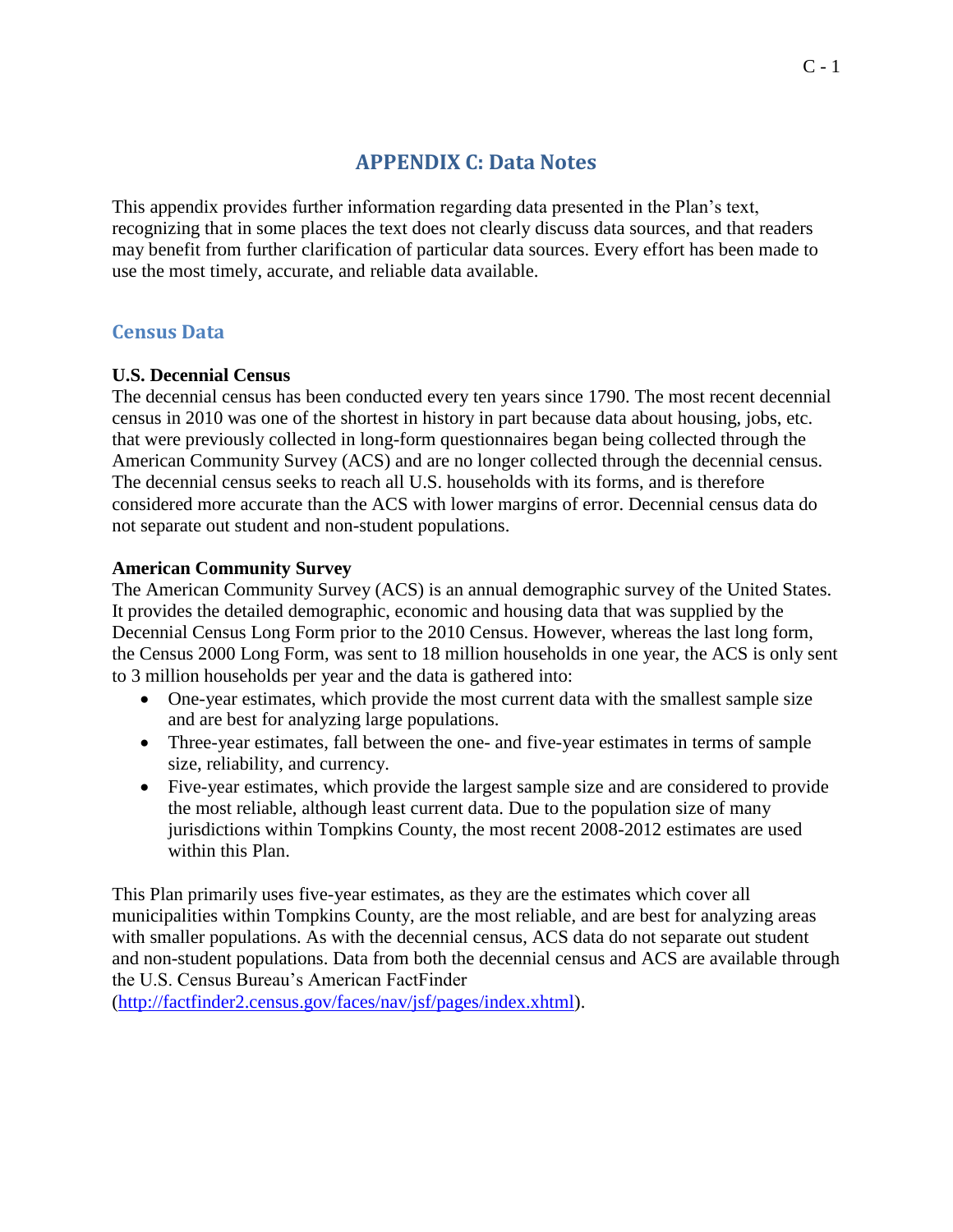# **Data, By Chapter**

#### **Introduction**

The chart entitled "Population Change Over Time" is based on the results of the decennial censuses published by the US Census Bureau. The chart entitled "Tompkins County Population Characteristics, 2010" and the data provided in the text entitled "County Demographic Profile" is based on results of the 2008-2012 ACS five-year estimates. Geographic data presented in the text is based on analysis of GIS data maintained by the County.

### **The Economy**

Information in this chapter on the makeup of the local economy draws heavily from the 2009 IMPLAN data set, the most recent data set purchased by Tompkins County Area Development (TCAD). IMPLAN data sets provide information regarding local economies drawn from a number of Federal government agency data sources. The chart in this section on employment and income characteristics draws from 2008-2012 ACS five-year estimates. A column in the chart for surrounding counties shows the unweighted average for many of the variables for the counties immediately bordering Tompkins County: Cayuga, Chemung, Cortland, Schuyler, Seneca and Tioga Counties. Data were not available to calculate weighted averages. Data in the chart titled "Tompkins County Labor Market and Job Growth Projections 2014-2024" are drawn from several sources, and this analysis was done initially by TCAD and the Workforce Investment Board in the Tompkins Workforce Strategy, published in 2010. The employment projections in the chart come from JobsEQ which is a proprietary economic data modeling and forecasting product purchased by TCAD from the private economic research firm Chmura Economics and Analytics. The chart visually conveys the impact of the Baby Boom cohort as it retires and as the smaller Generation X and Generation Y replace the Boomer generation.

#### **Housing**

Unless otherwise indicated within the chapter or below, numerical statistics in this chapter are drawn from the 2008-2012 ACS five-year estimates, which does not allow separate analysis of student and non-student households. The New York Association of Realtors [\(http://www.nysar.com\)](http://www.nysar.com/) uses multiple listing systems throughout the state to provide state and local reports with key housing sale-related metrics, including the median home purchase prices mentioned in this chapter. In-commuter preferences were drawn from the 2006 Tompkins County/Cornell Employee Commuter Survey, available through the County's Planning Department [\(http://tompkinscountyny.gov/planning/housing-choices\)](http://tompkinscountyny.gov/planning/housing-choices).

### **Transportation**

The pie chart, "Commute to Work (2013)," uses 2009-2013 five-year ACS data released as the Plan went to print. Numbers regarding commuters are drawn from the Census Transportation Planning Package (CTPP) 2010. The miles of roads, multi-use trails, designated bike routes, and marked bike lanes within Tompkins County were provided by the Ithaca-Tompkins County Transportation Council (ITCTC, [http://www.tompkinscountyny.gov/itctc\)](http://www.tompkinscountyny.gov/itctc), as were the number of bridges and the map of the "Proposed Complete Streets Network." The ITCTC's 2002 Sidewalk Inventory by intern Brian Varricchione, updated by windshield survey in 2009, provided the percentage of village and city streets with sidewalks. TCAT staff and Ithaca Tompkins Regional Airport staff provided data pertaining to TCAT and the Airport, respectively.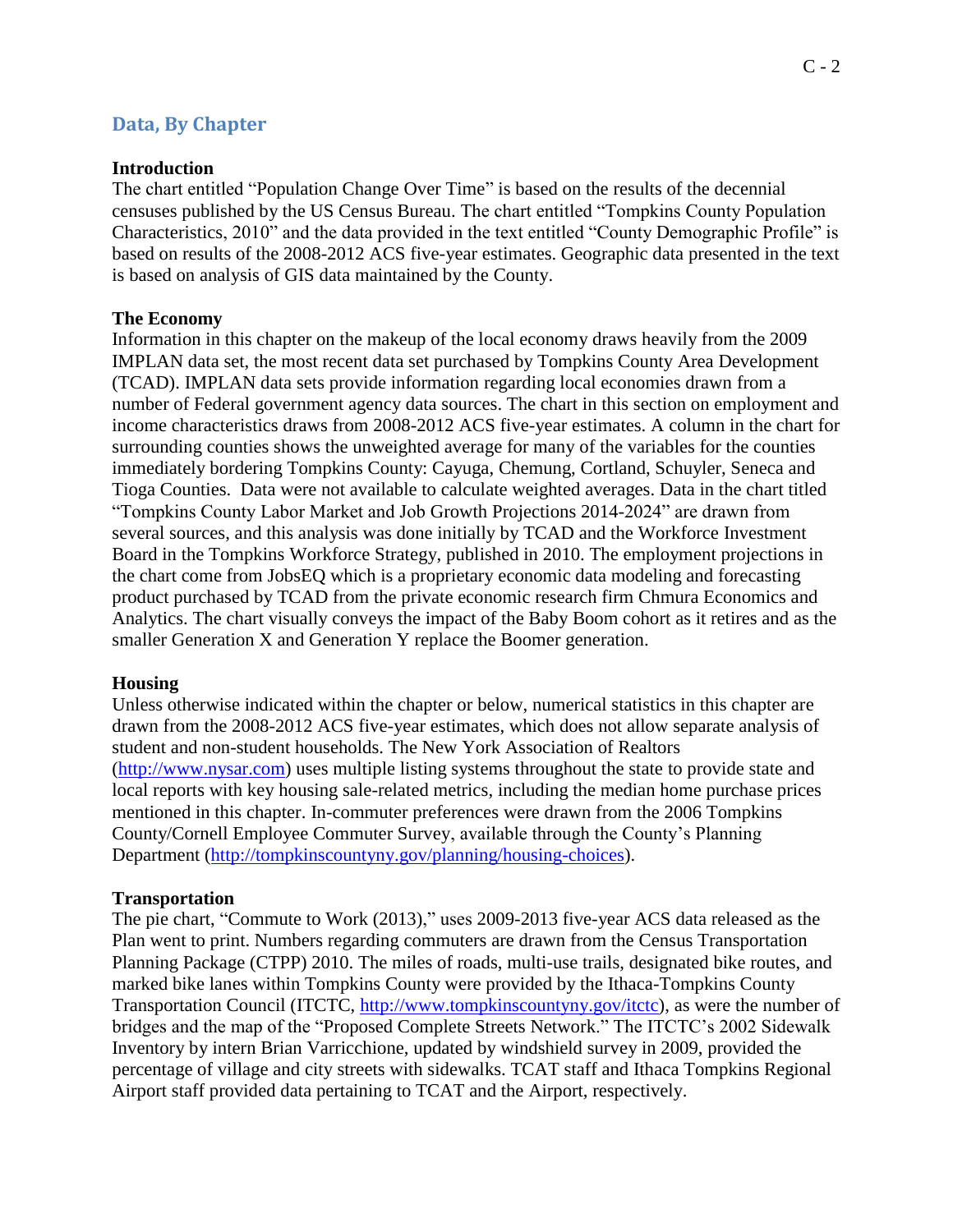#### **Natural Resources**

The table, "Dedicated Open Space in Tompkins County 2004-2013" includes the range of major conservation landowners. The term "dedicated open space" is now used instead of "protected land" as many of these lands do not have formal protection mechanisms which restrict particular uses. For example, a range of uses are allowed on New York State Forestland that may not deem it "protected." The land noted in this chart includes ownership as indicated. Cornell University land includes that identified as Cornell Research Land, Cornell Natural Areas, State Agricultural Land Managed by Cornell, and Cornell Restricted Land. New York State land includes State Forest Land, State Marine Park, State Parks and Wildlife Management Areas. Finger Lakes Land Trust Land includes only land owned by the Land Trust, and does not include land where only easements are held. Agricultural Easements are those easements held by local governments on local privately owned farms predominately supported from the State's New York Farmland Protection program.

### **Water Resources**

Geographic data presented in this chapter's text is based on analysis of GIS data maintained by Tompkins County.

### **Energy and Greenhouse Gas Emissions Section**

All energy and greenhouse gas emissions figures for the community are from the Tompkins County 2008 Community Greenhouse Gas Emissions Inventory, summarized in the Tompkins County Community Greenhouse Gas Emissions Report, 1998-2008, Tompkins County Planning Department, June 2010. All energy and greenhouse gas emissions figures for the Tompkins County government are from the Tompkins County 2008 Government Greenhouse Gas Emissions Inventory, summarized in the Tompkins County Community Government Greenhouse Gas Emissions, 1998-2008: A Report on the Local Action Plan, Tompkins County Planning Department, June 2010. Both reports are available at [http://tompkinscountyny.gov/planning/energy-climate.](http://tompkinscountyny.gov/planning/energy-climate)

The pie chart, "NYSEG Electricity Grid Fuel Sources (2012)," uses New York State Electric and Gas Corporation (NYSEG) electric grid mix of fuel sources percentages from NYSEG's EnergyLines newsletter, dated November 2014 [\(http://www.nyseg.com\)](http://www.nyseg.com/). Information on the 306 MW Cayuga Power Plant is from correspondence with the Cayuga Power Plant Manager, fall 2014. Information on Cornell University's energy supply and demand is from correspondence with the University Facilities staff, summer 2014. Information on the Village of Groton's electricity supply is from the Village of Groton's website [\(http://www.grotonny.org/docs/ppa.pdf\)](http://www.grotonny.org/docs/ppa.pdf) obtained in summer 2014.

The poll results referenced in the Changing Behavior section are from the 2014 Survey of Residential Electric Customer Interest in Value-Added Products and Services, a joint project of the Department of Public Service, NYSERDA and New York State Smart Grid Consortium, August 20, 2014 [\(http://nyssmartgrid.com/wp-content/uploads/2014-Survey-of-Residential-](http://nyssmartgrid.com/wp-content/uploads/2014-Survey-of-Residential-Electric-Customer-Interest-in-Value-Added-Products-and-Services.pdf)[Electric-Customer-Interest-in-Value-Added-Products-and-Services.pdf\)](http://nyssmartgrid.com/wp-content/uploads/2014-Survey-of-Residential-Electric-Customer-Interest-in-Value-Added-Products-and-Services.pdf). The map, "Potential Wind Areas" uses 2003 data from AWS Truewind LLC and Cornell University. Forest, brushland, and inactive agricultural land area numbers are taken from the 2012 Land Use Land Cover Analysis by the Tompkins County Planning Department. Information about solid waste is